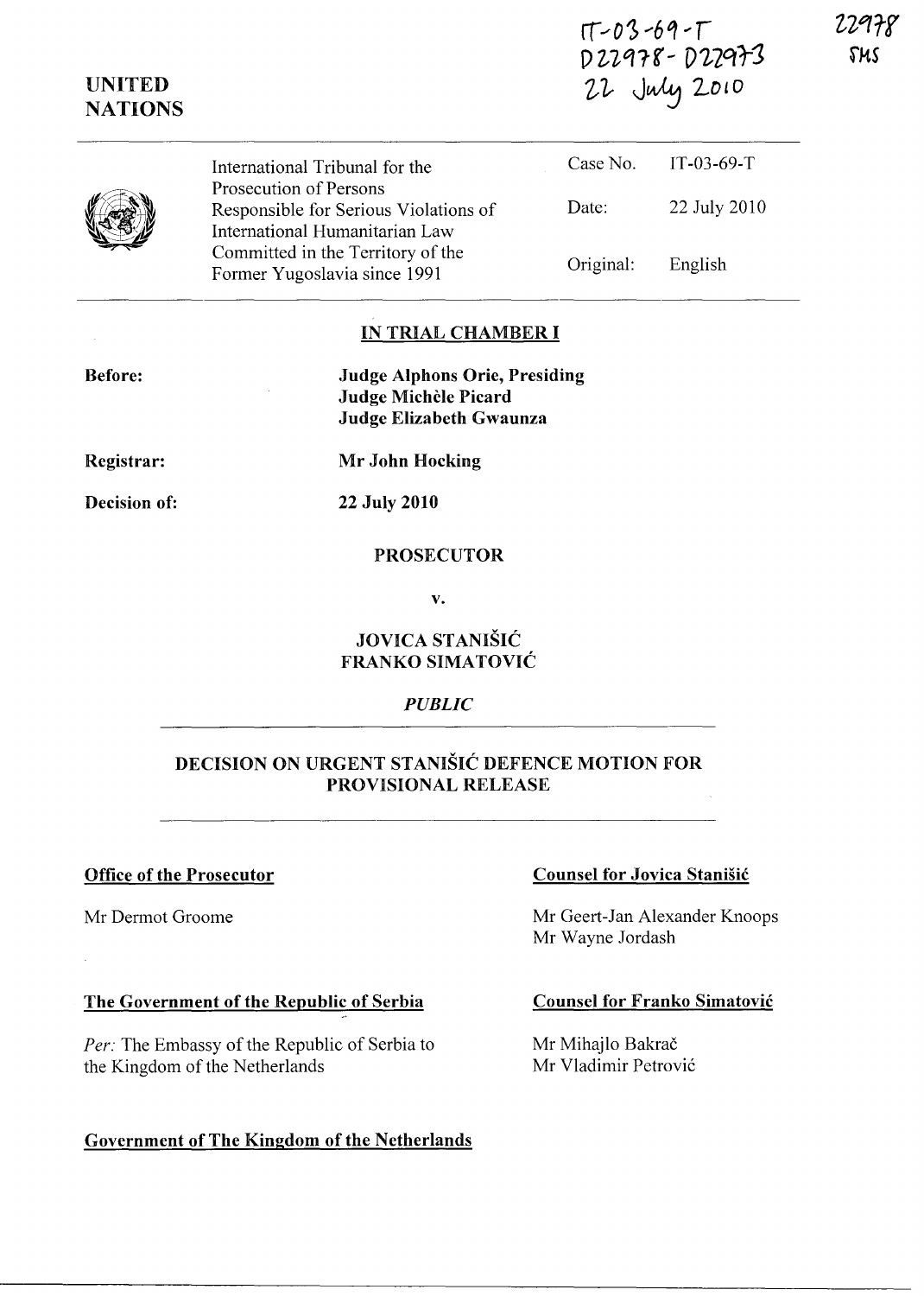## **I. PROCEDURAL HISTORY**

1. On 11 June 2010, the Stanisic Defence requested the Chamber to instruct Dr Eekhof, the Reporting Medical Officer ("RMO"), to address six questions ("Request"), which related to the health of Jovica Stanišić ("Accused") in view of a potential motion for provisional release.<sup>1</sup> On 25 June 2010, the Prosecution responded, not objecting to the Request.<sup>2</sup> On 28 June 2010, the Chamber granted the Request and invited the RMO to submit a report by 5 July  $2010<sup>3</sup>$  On 2 July 2010, the RMO addressed the questions in a report on the health condition of the Accused.<sup>4</sup>

2. On 6 July 2010, the Stanisic Defence filed a motion seeking provisional release during the summer recess or any time deemed appropriate by the Chamber ("Motion").<sup>5</sup> On the same day, the Chamber set the deadline for the Prosecution to respond at  $12$  July  $2010$ .<sup>6</sup> On 9 July 2010, the Prosecution responded, requesting the Chamber to deny the Motion or in the alternative, to require the Accused to return from provisional release well in advance of the resumption of proceedings and to return immediately should his health deteriorate.<sup>7</sup> On 9 July 2010, the Tribunal's host state filed a letter pursuant to Rule 65 (B) of the Tribunal's Rules of Procedure and Evidence ("Rules") stating that it did not oppose the Motion. $8$  On 20 July 2010, the Stanisic Defence filed an Addendum to the Motion, containing a waiver signed by the Accused ("Addendum").<sup>9</sup>

## **II. SUBMISSIONS OF THE PARTIES**

3. The Stanišić Defence submits that the Accused's medical condition has markedly improved and is stable.<sup>10</sup> It further submits that the Accused's medical condition has ceased to be an impediment to attending court, that he has cooperated during the trial proceedings, and that he will return to the United Nations Detention Unit ("UNDU") when instructed.<sup>11</sup> The Stanišić Defence submits that the Accused has instructed that the Motion serve as a waiver of his right to be present at trial in the unlikely event that illness would prevent his immediate return to the UNDU.<sup>12</sup> The

 $\overline{1}$ Stanišić Defence Request for Medical Opinion from Reporting Medical Officer, 11 June 2010.

<sup>2</sup>  Prosecution Response to Stanisic Defence Request for Medical Opinion from Reporting Medical Officer, 25 June 2010.

 $\overline{\mathbf{3}}$ T.5961-5962.

 $\overline{4}$ RMO Report Concerning the Health Condition of Mr Jovica Stanisic, 2 July 2010 ("RMO Report").

 $\overline{\mathbf{5}}$ Urgent Stanisic Defence Motion for Provisional Release, 6 July 2010.

 $\epsilon$ T. 6116-6117.

 $\overline{7}$ Prosecution Response to Urgent Stanišić Defence Motion for Provisional Release, 9 July 2010 ("Response").

 $\bf{8}$ Letter of the Ministry of Foreign Affairs of the Kingdom of the Netherlands on Provisional Release for Mr Jovica Stanisic, 9 July 2010.

<sup>&</sup>lt;sup>9</sup> Addendum to Urgent Stanišić Defence Motion for Provisional Release Filed on 6 July 2010, 20 July 2010.

 $\frac{10}{11}$  Motion, paras 3, 8-9.

 $\frac{11}{12}$  Motion, paras 3, 9-10.

Motion, para. 10.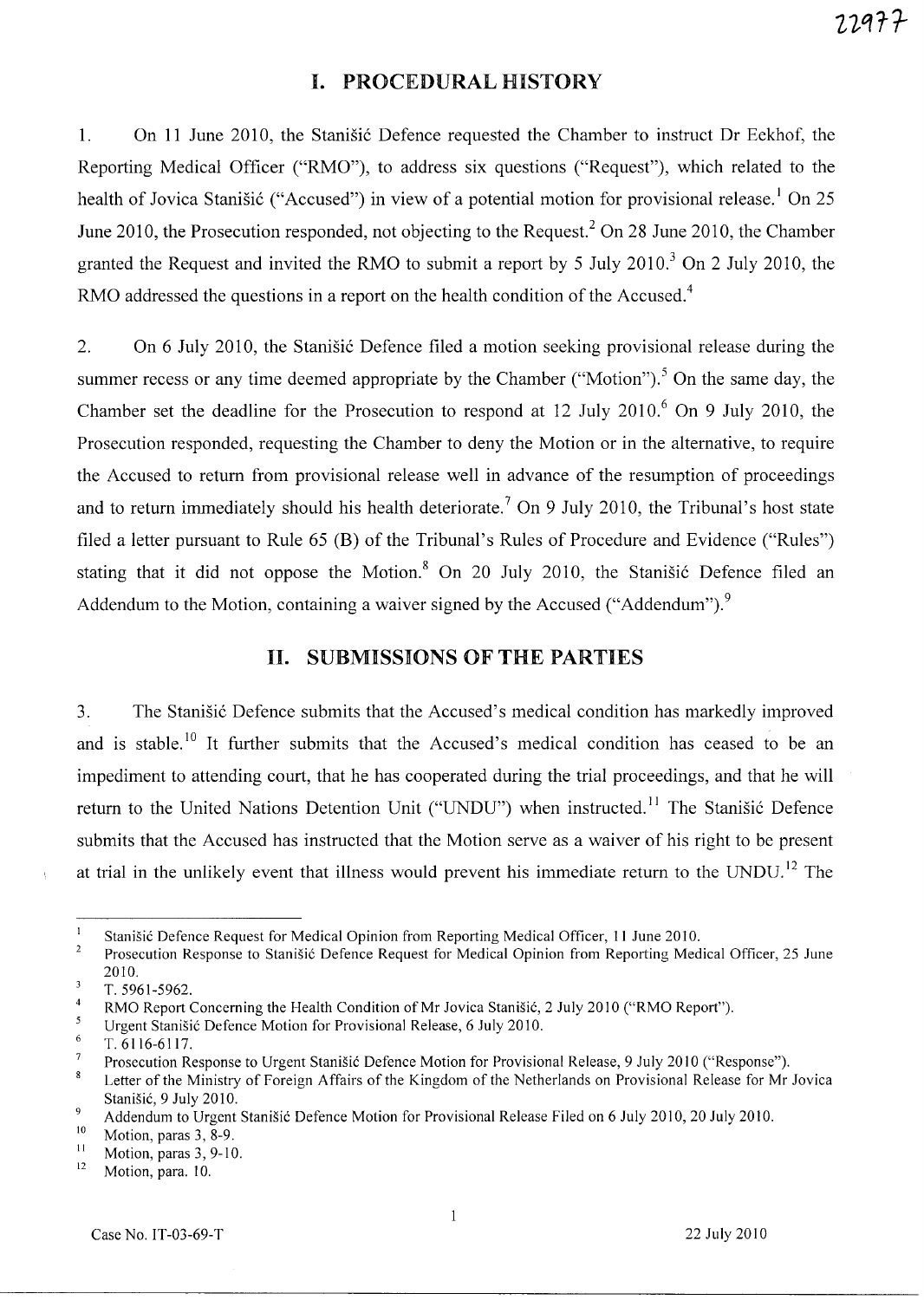Stanišić Defence argues that provisional release could be revoked prior to the end of the recess where necessary, so that the Accused may recover from any illness before court proceedings resume.<sup>13</sup> The Stanišić Defence further submits that the Republic of Serbia ("Serbia") has reaffirmed its guarantees of 9 October 2009 and that the Military Medical Academy has provided guarantees for the provision of medical services and of periodical medical reports.<sup>14</sup> The Stanišić Defence finally submits that a short period of provisional release, during which the Accused could be with his family, will assist his ongoing recovery. *IS* 

4. The Prosecution submits that there are insufficient assurances that the medical regime in Belgrade would be an adequate substitute for the complex infrastructure of monitoring, evaluation and treatment in place at the UNDU, which is required to keep the Accused's condition stable.<sup>16</sup> The Prosecution further submits that the recently reported kidney stone problems and severe allergic reaction to medication demonstrate the fragility of the Accused's condition and that removing the Accused from the current regime could risk a deterioration of his condition, which could delay the proceedings.<sup>17</sup> The Prosecution also submits that if the Accused's condition deteriorates during a provisional release, the appropriate lawful course would not be a waiver of his right to be present, but an adjournment of the proceedings until the Accused was able to return.<sup>18</sup> The Prosecution finally submits that alternatives to provisional release for the Accused to have face-to-face contact with his family could be explored.<sup>19</sup>

#### **HI. APPLICABLE LAW**

5. The Chamber recalls the applicable law governing provisional release and provisional release procedures as previously set out by this Chamber.<sup>20</sup>

### **IV. DISCUSSION**

6. As to whether the Accused, if released, will return for trial, the Chamber recalls its discussion in the "Decision on Urgent Stanišić Defence Motion for Provisional Release" of 31

 $\frac{13}{14}$  Ibid.

 $14$  Motion, para. 6, Annexes A-C.

 $\frac{15}{16}$  Motion, paras 3, 8.

 $^{16}$  Response, paras 6, 8-9.

 $17$  Response, paras 6-9.

 $18$  Response, para. 11.

 $\frac{19}{20}$  Response, para. 10.

See Decision on Simatović Defence Motion Requesting Provisional Release, 15 October 2009, paras 10-12; Decision on Simatović Defence Motion Requesting Provisional Release During the Winter Court Recess, 15 December 2009, paras 11-12; Decision on Urgent Stanišić Defence Motion for Provisional Release, 31 March 2010, paras 19-2l.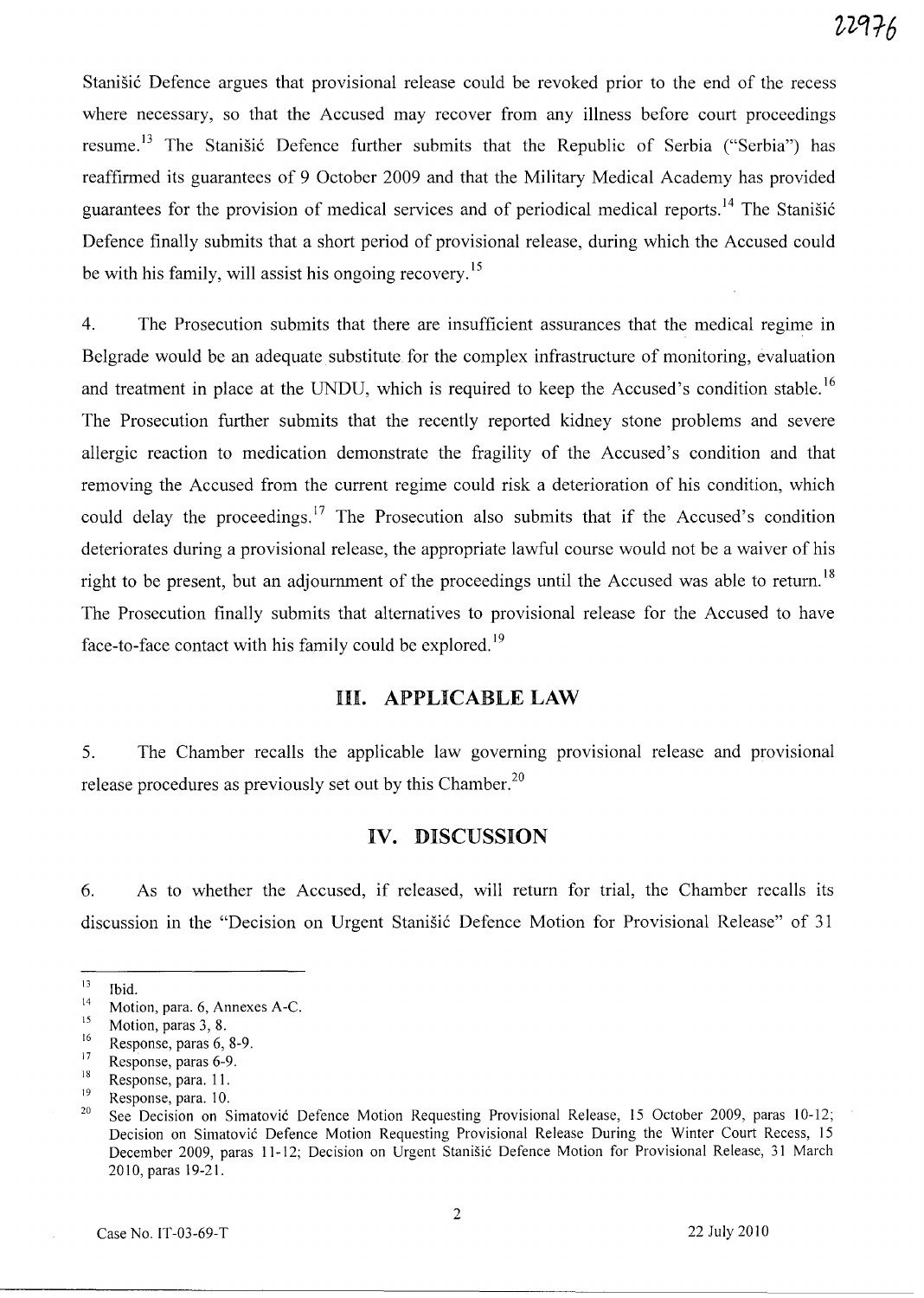March 2010 ("31 March 2010 Decision").<sup>21</sup> Further, the Chamber considers and gives appropriate weight to the renewed guarantees given by Serbia.<sup>22</sup> The Chamber also considers that, while the presentation of evidence has continued since the 31 March 2010 Decision, this change does not give rise to a reasonable fear that the Accused will attempt to abscond. For these reasons, the Chamber remains satisfied that the Accused, if provisionally released, would appear for trial.

7. As to whether the Accused, if released, will pose a danger to any victim, witness, or other person, the Chamber recalls its discussion in the 31 March 2010 Decision.<sup>23</sup> As the Chamber has not received information indicating a change of circumstances in this respect since the 31 March 2010 Decision, it remains satisfied that the Accused, if provisionally released, would not pose a danger to any victim, witness, or other person.

8. In examining whether provisional release is appropriate in this case, the Chamber remains mindful of its obligation to avoid unnecessary interruptions in the trial proceedings.<sup>24</sup> In the 31 March 2010 Decision, the Chamber found that the medical condition of the Accused constantly bore an unpredictable risk of deterioration.<sup>25</sup> The RMO reports that since 31 March 2010, the Accused's general mental and physical condition has clearly improved.<sup>26</sup> According to the RMO, provisional release, including' travelling to Belgrade, would not increase the risk of deterioration of the Accused's physical state.<sup>27</sup> The Chamber further notes that the Accused has in recent months made successful efforts to attend court proceedings. However, since 31 March 2010, the Accused has experienced two periods of kidney stone problems.<sup>28</sup> According to the RMO, these problems will recur at unpredictable moments in future, as treatment is limited by the Accused's other ailments.<sup>29</sup> Further, in the same period, the Accused suffered an allergic reaction to one of his medications.<sup>30</sup> The RMO reports that this medication has since been discontinued, as a result of which his colitis symptoms are slowly increasing.<sup>31</sup> As a result of the Accused's medical complications, the Chamber was unable to hear the scheduled witness testimony in the week of 7 June 2010 and on 5 July 2010.<sup>32</sup> Based on the information from the RMO contained in the report of 2 July 2010, as well as in other RMO reports on developments in the Accused's condition since 31

- <sup>24</sup> 31 March 2010 Decision, para. 28.<br><sup>25</sup> 21 March 2010 Decision, para. 21.
- <sup>25</sup> 31 March 2010 Decision, para. 31.
- $\frac{26}{27}$  RMO Report, p. 1.
- <sup>27</sup> RMO Report, pp. 1-2.
- $\frac{28}{29}$  Ibid; T. 6102.
- $^{29}$  RMO Report, p. 2.
- $^{30}$  RMO Report, pp. 1-2; T. 5509.
- $^{31}$  RMO Report, p. 2.<br> $^{32}$  T 5509 5514-551

<sup>&</sup>lt;sup>21</sup> 31 March 2010 Decision, paras 23-24.<br><sup>22</sup> Motion para 6. Appex A

 $\frac{22}{23}$  Motion, para. 6, Annex A.

 $^{23}$  31 March 2010 Decision, para. 26.<br> $^{24}$  31 March 2010 Decision, para. 28.

<sup>32</sup> T. 5509, 5514-5515, 5596-5600, 5682-5683, 6102-6103.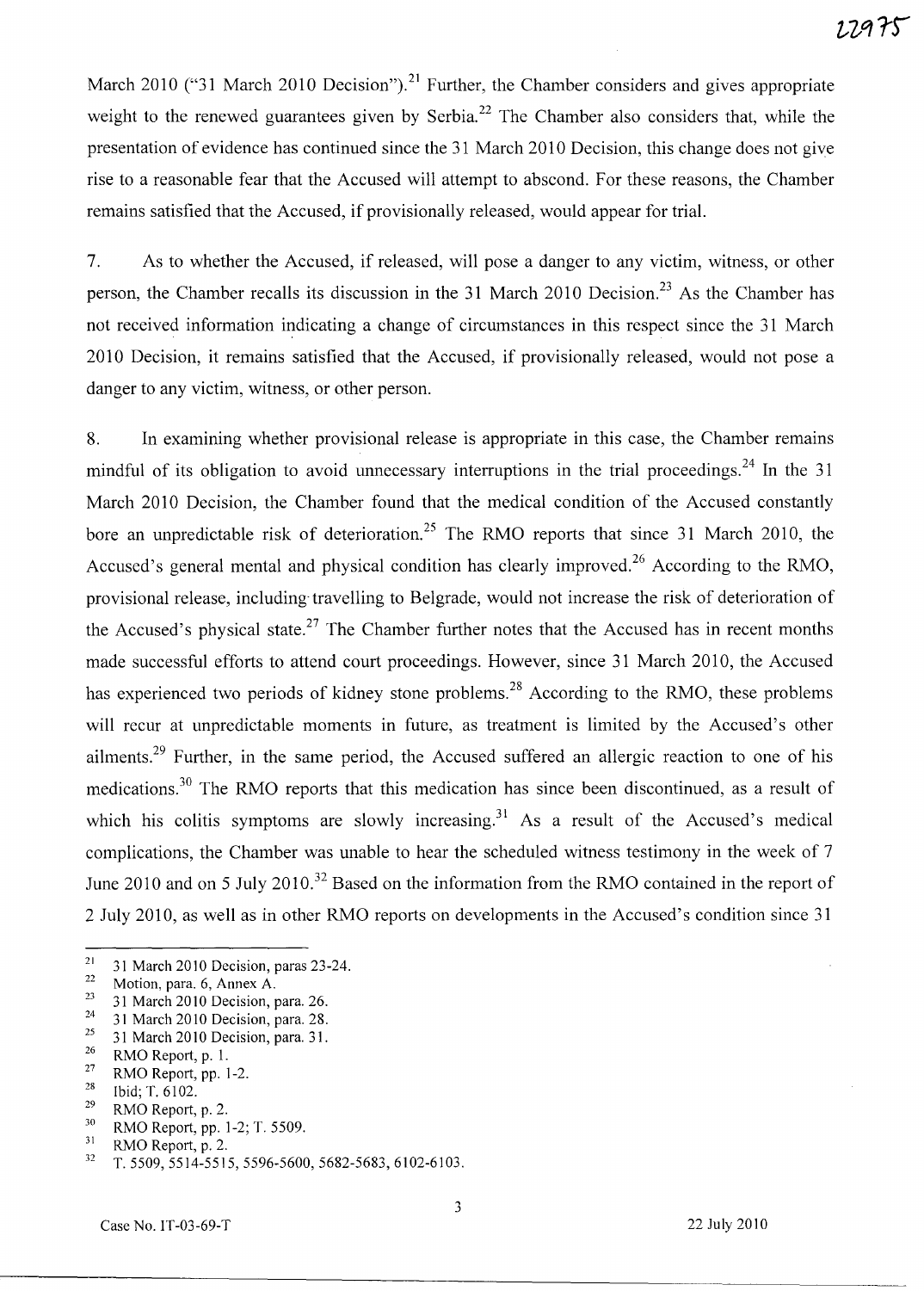March 2010,<sup>33</sup> the Chamber finds that the medical condition of the Accused continues to bear an unpredictable risk of deterioration.

9. The Chamber has previously held that the continuity of the existing system of treatment of the Accused is of the essence to ensure the fair and expeditious conduct of the proceedings in the present case.<sup>34</sup> The Chamber further recalls that even if a treatment regime could be secured in Belgrade on a level equal to that available to the Accused in the UNDU, the occurrence of a sudden deterioration of the Accused's health may affect the possibility of the Accused to return to The Hague.<sup>35</sup> As a consequence, the Chamber previously held that a deterioration occurring outside the UNDU could result in serious disruption of the trial proceedings.<sup>36</sup> In the present Motion and the Addendum, the Accused waives his right to be present at trial in case illness were to prevent his return to The Hague. The Chamber appreciates that in waiving his right to be tried in his presence, of Article 21 (4 ) (d) of the Statute of the Tribunal, the Accused expresses his cooperative attitude towards the continuation of the trial. A free and unequivocal waiver of the right to be present at trial, done with full knowledge, need not, depending on the circumstances, violate the Accused's right to be present at trial.<sup>37</sup> However, a significant deterioration in the Accused's condition during provisional release could prevent his return to The Hague for an extended period of time. The Chamber considers that the Accused's anticipatory waiver would be a legally unsatisfactory resolution of the present situation, in which the Accused is objectively at risk of being unable to attend trial for a significant period of time. The Chamber further notes in this respect that during such period the Accused would be in Belgrade, where he may have only a limited ability to effectively participate in the proceedings or instruct counsel. In the longer term, the genuinely voluntary nature of such a waiver, induced by a continuing medical condition of the Accused, could be called into question. Consequently, the Chamber remains convinced that, in spite of the Accused's waiver, a deterioration occurring outside the UNDU could result in serious disruption of the trial proceedings. The Chamber recalls that the existence of such risk strongly militates against granting provisional release. <sup>38</sup>

<sup>&</sup>lt;sup>33</sup> See e.g. RMO Reports on Health Condition of Mr Jovica Stanišić filed on 26 May 2010, 2 June 2010, 3 June 2010, 4 June 2010, 5 July 2010, 14 July 2010.

<sup>&</sup>lt;sup>34</sup> Decision on Urgent Stanišić Defence Motion for Provisional Release During the Upcoming Court Recess, 22 July 2009, para. 23; 31 March 2010 Decision, para. 33.

 $\frac{35}{36}$  31 March 2010 Decision, paras 31, 33.

 $rac{36}{37}$  Ibid.

<sup>37</sup> See *Prosecutor v. Tihomir Blaskic,* IT-95-14-ARI08 *bis,* Judgement on the Request of the Republic ofCroatia for Review of the Decision of Trial Chamber Il of 18 July 1997,29 October 1997, para. 59; *Protais Zigiranyirazo v. the Prosecutor,* ICTR-2001-73-AR73, Decision on Interlocutory Appeal, 30 October 2006, para. 14; *Ferdinand Nahimana et at. v. the Prosecutor,* ICTR-99-52-A, Judgement, 28 November 2007, paras 95-109, 116.

 $38$  31 March 2010 Decision, paras 31, 33.